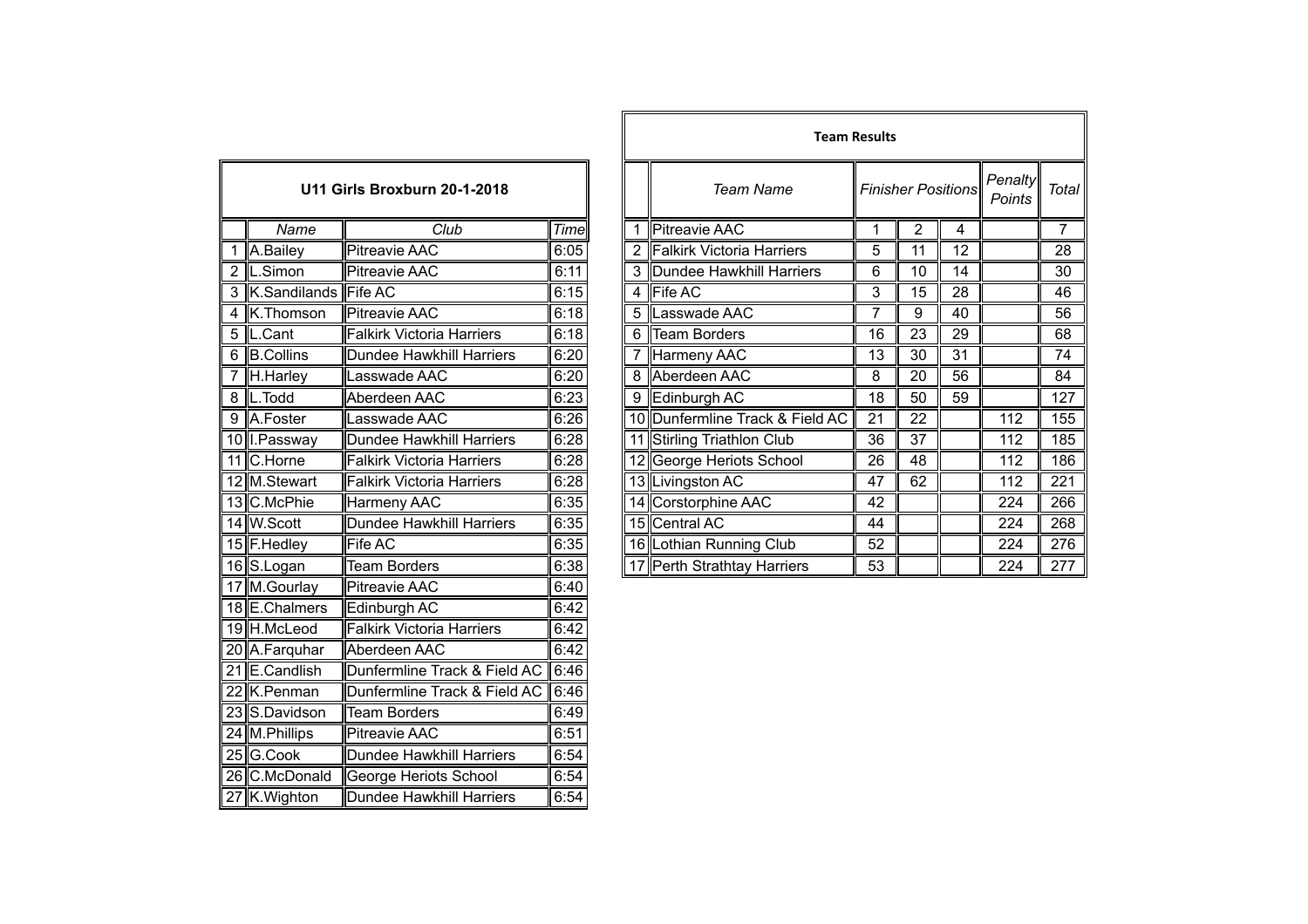|                 | 28 A.Suttie    | <b>Fife AC</b>                   | 6:54 |
|-----------------|----------------|----------------------------------|------|
|                 | 29 A.Mooney    | <b>Team Borders</b>              | 6:54 |
|                 | 30 E.Taylor    | Harmeny AAC                      | 6:54 |
| 31              | E.Jones        | <b>Harmeny AAC</b>               | 6:57 |
|                 | 32 E.Lee       | <b>Team Borders</b>              | 6:57 |
|                 | 33 M.Flemming  | Harmeny AAC                      | 6:58 |
|                 | 34 E.Russell   | <b>Fife AC</b>                   | 7:00 |
|                 | 35 C.McMaster  | Dundee Hawkhill Harriers         | 7:02 |
|                 | 36 A.Lee       | <b>Stirling Triathlon Club</b>   | 7:08 |
|                 | 37 H.Welsh     | <b>Stirling Triathlon Club</b>   | 7:08 |
|                 | 38 D.Fulton    | <b>Falkirk Victoria Harriers</b> | 7:09 |
|                 | 39 I.Nicol     | Dundee Hawkhill Harriers         | 7:13 |
|                 | 40 E.Scott     | Lasswade AAC                     | 7:16 |
| $\overline{41}$ | R.Miller       | <b>Pitreavie AAC</b>             | 7:16 |
|                 | 42 K.Williams  | Corstorphine AAC                 | 7:17 |
|                 | 43 A.Mitchell  | <b>Falkirk Victoria Harriers</b> | 7:19 |
|                 | 44 N.McKinlay  | <b>Central AC</b>                | 7:21 |
|                 | 45 R.Cooper    | <b>Pitreavie AAC</b>             | 7:22 |
|                 | 46 N.Dilek     | <b>Falkirk Victoria Harriers</b> | 7:27 |
| 47              | H.Collins      | Livingston AC                    | 7:37 |
|                 | 48 F.Kidd      | George Heriots School            | 7:40 |
|                 | 49 T.Scott     | Dundee Hawkhill Harriers         | 7:43 |
|                 | 50 E.Chisolm   | Edinburgh AC                     | 7:47 |
| $\overline{51}$ | L.Nuttall      | Fife AC                          | 7:47 |
| $\overline{52}$ | E.Turner       | Lothian Running Club             | 7:47 |
|                 | 53 I.Ryan      | Perth Strathtay Harriers         | 7:50 |
|                 | 54 N.Nyabadza  | Harmeny AAC                      | 7:52 |
|                 | 55 S.Marshall  | <b>Harmeny AAC</b>               | 7:54 |
|                 | 56 K.Scott     | Aberdeen AAC                     | 7:58 |
|                 | 57 R.Johnson   | <b>Pitreavie AAC</b>             | 8:13 |
|                 | 58 K.Borthwick | Harmeny AAC                      | 8:45 |
|                 | 59 M.Cochrane  | Edinburgh AC                     | 8:46 |
|                 | 60 M.Sandison  | Edinburgh AC                     | 8:48 |